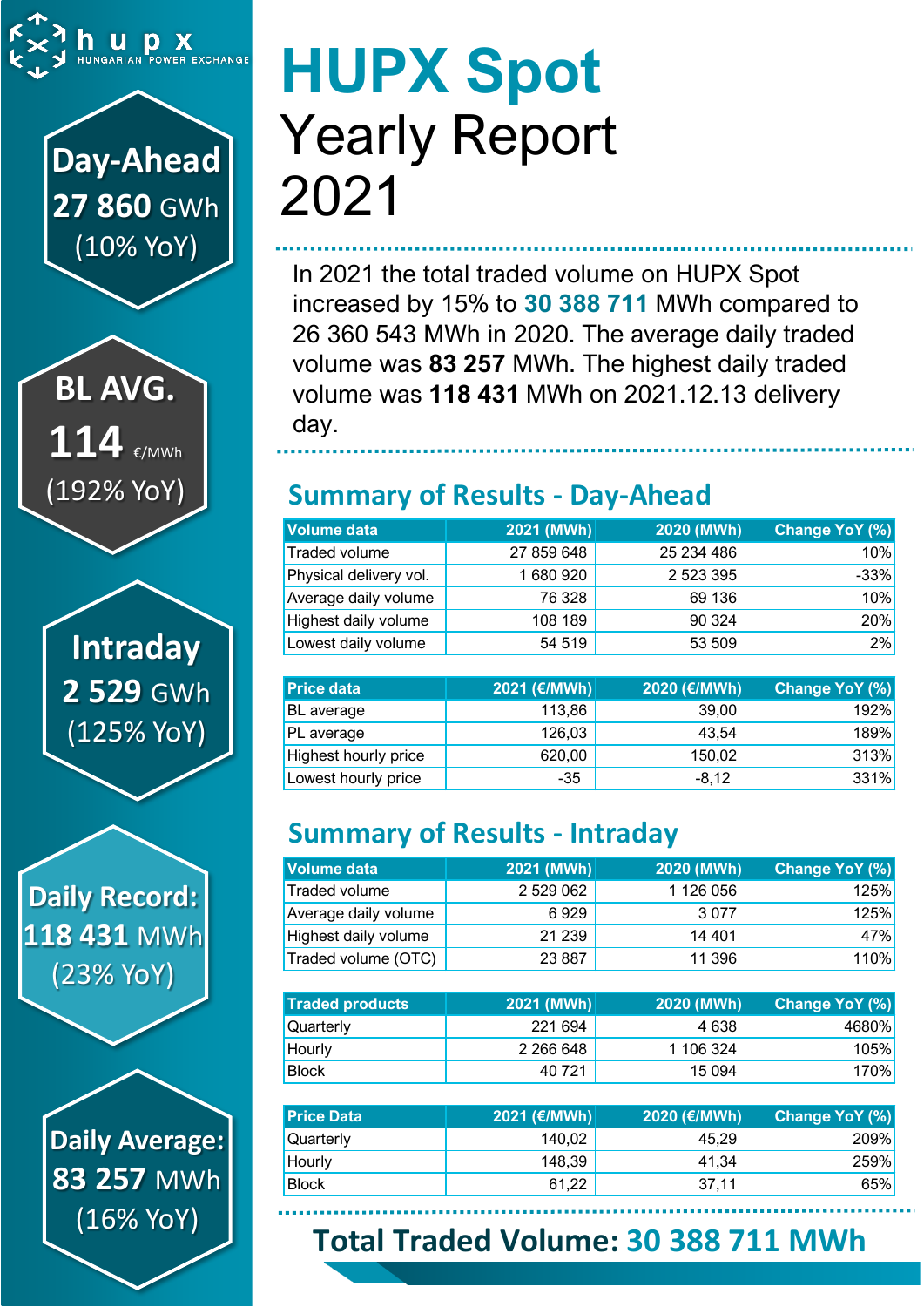## **Combined Results**

## **Daily Volumes**



#### **Hourly Average Prices**



#### **ID/DAM Price Spread**

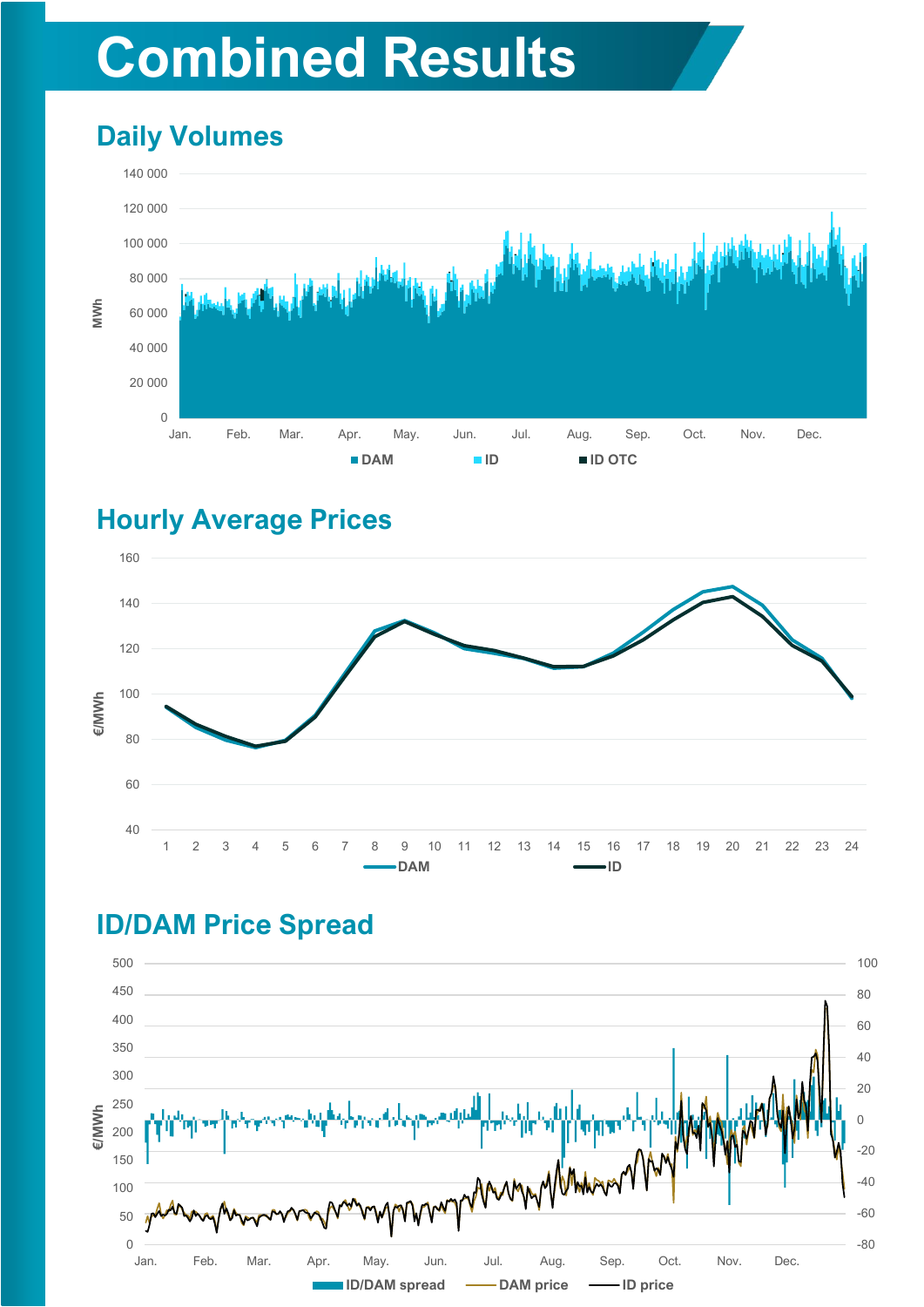## **Day-Ahead Market**

## **Regional Prices**



## **Regional Volumes**



## **Hungarian Net Position**

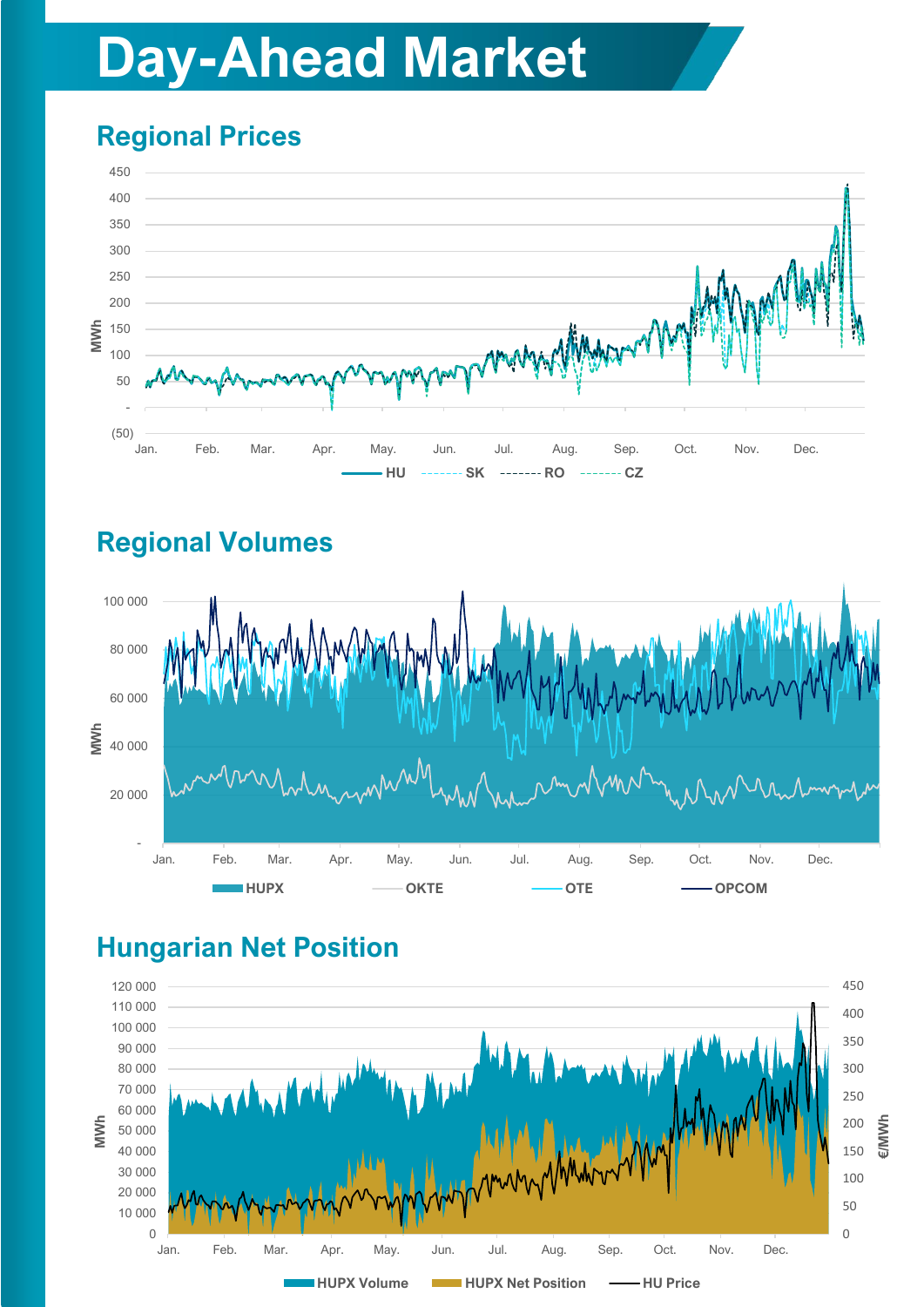#### **System Load**



## **Intraday Market**

### **Daily Prices**



#### **Daily Volumes**